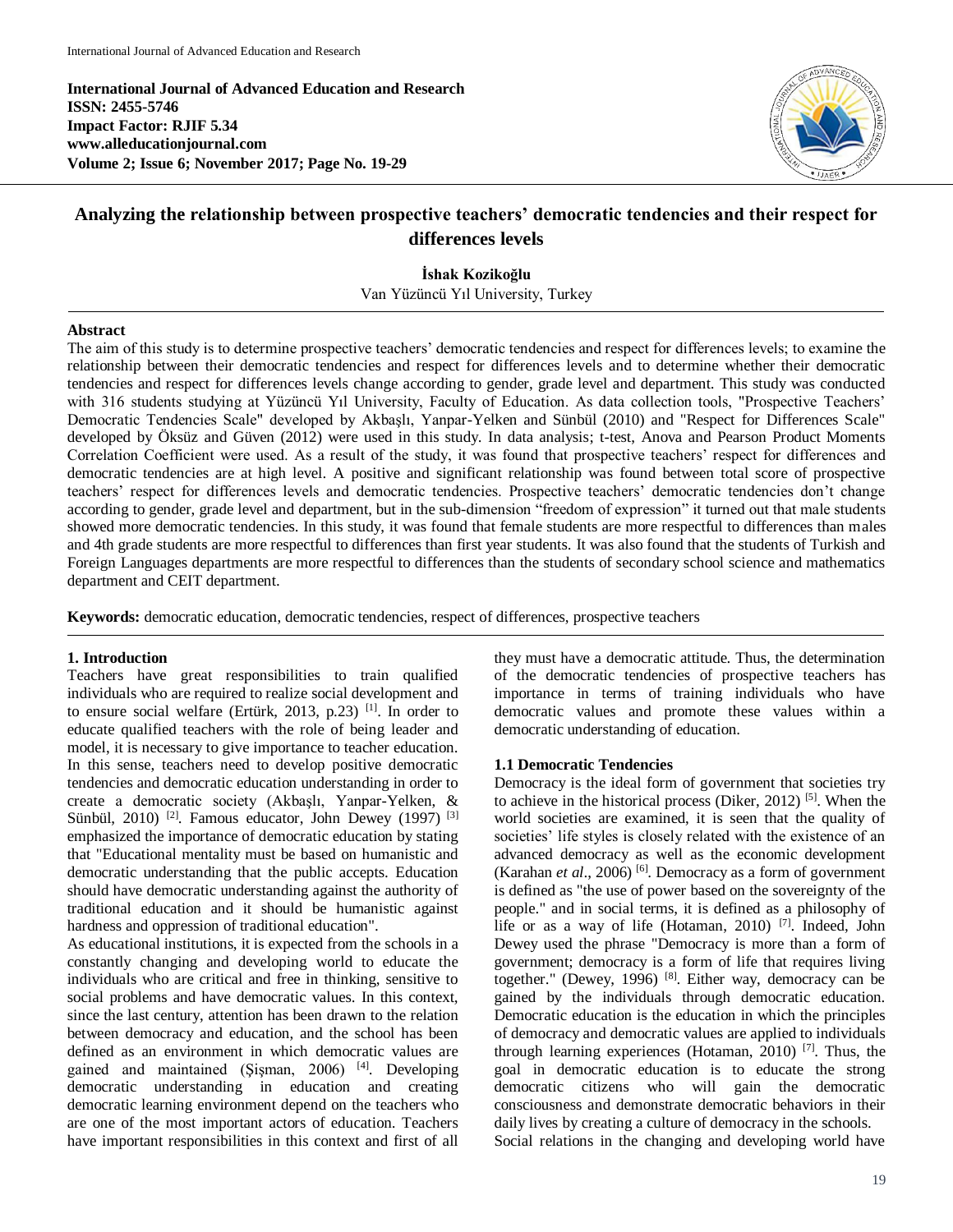also changed. Today's world requires people to live together freely. This social order will be possible with the individuals who have a democratic understanding. The basic necessity of keeping up with new social relations in the globalizing world is the creation of democracy culture. Education institutions as well as families have an important place in the formation of democracy culture. Through education, individuals with democratic values can be trained (Diker, 2012)<sup>[5]</sup>.

An individual living in a democratic society must have democratic behavior. Demonstrating democratic behaviors requires both knowledge of democracy and democratic skills. It is therefore expected that educated individuals will have the qualities to gain democratic knowledge and skills. This is possible with the regulation of all components of education according to democratic principles, which is called as "democratic education" (Korkmaz & Erden, 2013) <sup>[9]</sup>. Democracy and education are closely related concepts. They can also be seen as a prerequisite for the other to be formed and being effective (Ektem & Sünbül, 2011)<sup>[10]</sup>. In the field of education, democratic education is most integrated with John Dewey. Dewey described the democracy as being synonymous with the education. Dewey emphasizes the concept of education integrated with democracy while revealing the relationship between democracy and education (Bakir, 2012).

One of the most important functions of educational institutions is to train individuals with democratic values. Democracy is maintained and developed in societies that have embraced democracy as a way of life and have created democratic principles at every moment of their lives. Continuation of democracy is possible with the individuals who have democratic consciousness (Gömleksiz & Çetintaş,  $2011$ ) <sup>[11]</sup>. The ability to create a democracy culture in a society depends on the fact that the teaching-learning activities in that society are based on democracy (Ektem & Sünbül,  $2011$ )<sup>[10]</sup>. Democracy is a way of life and it is important for individuals to be active in this process for their democracy in a democratic culture. First of all, in order to create democracy culture, teachers must have a democratic understanding and create a democratic learning environment (Bayındır, İnan, & Demir, 2010)<sup>[12]</sup>.

Developing democracy consciousness in individuals is possible with the schools where democracy culture is largely alive. In particular, the democratic values and democratic tendencies of teachers have an important role in the acquisition of democratic knowledge, skills and values of students (Sarı & Sadık, 2011)<sup>[13]</sup>. These knowledge, skills and values can only be achieved by creating a democratic classroom setting. In a democratic classroom, democracy should be put into practice in the direction of democratic principles (Kayabaşı, 2011)  $[14]$ . In brief, educational institutions play an important role in the formation of democracy consciousness in individuals. Democracy culture must first be kept alive in educational institutions. In today's world where individual differences are important and the individual is in the forefront, preserving and maintaining the differences seems possible in individuals who grow up in a democratic culture (Şişman, Güleş, & Dönmez, 2010) [15] . In a world where people have to continue their lives with other people, it is inevitable to maintain individual differences. The

culture of democracy requires maintaining and respecting for those differences.

# **1.2 Respect for Differences**

It is not possible to ignore the human being in scientific research because the basic component of almost every structure in the world is human being. However, human being has a variable structure and this variability leads us to the concept of "difference (diversity)" (Boydak-Özan & Polat,  $2013$ )  $^{[16]}$ . The concept of "difference" has various interpretations within itself (Sürgevil, 2008)<sup>[17]</sup>. The concept of "difference" according to the Turkish Language Association dictionary is defined as "being different, diversity" and in the context of philosophy it is defined as "a characteristic that separates every event or phenomena based on natural, social and consciousness from all others" (http://www.tdk.gov.tr, 08.06.2015). There are various features that differ people from others as individuals or groups (Sürgevil,  $2008$ )<sup>[17]</sup>. Differences in people can be grouped in various ways. Memduhoğlu (2010) <sup>[18]</sup> points out these areas of differences such as demographic differences (race, ethnicity, gender, region/city, age and experience), social/cultural differences (religion and philosophical beliefs, political views, values held and adopted, level of education, economic situation) and personal differences (personality, physical and mental abilities, knowledge and skills, etc.).

Everything in the nature finds meaning in its opposite. Your own values, beliefs, thoughts and personal characteristics have meaning with different characteristics. Differences in this sense have an important role in human life. As a matter of fact, the differences among people are much more than similarities. Every individual is different within himself/herself and has different characteristics (Memduhoğlu, 2007) [19] . So in a world where human being exists, individual differences are inevitable. Respecting differences is a sense of respect for people. Ensuring individual/social harmony requires acceptance and respect for differences as they are.

We live in an age where cultural differences are increasingly important. In such an era, it is important to be aware of cultural differences and their effects on societies (Polat, 2012)  $[20]$ . The basic condition of peace in global terms is respect for differences. Disregarding differences can lead to serious problems among various civilizations (Memduhoğlu, 2007) [19]. So, the differences among people or societies should be seen as a diversity and wealth, not as a cause of separating individuals and societies. While differences may be advantageous in some cases, in some cases may be seen as a source of disadvantages or disagreements. The important thing is to be aware of the differences and to respect for these differences.

In summary, one of the most important conditions for survival in today's continuously changing and competitive environment is to respect for the differences and to benefit from these differences. Respect for differences is important both for the welfare of the society and for the happiness of the individual (Memduhoğlu, 2007)<sup>[19]</sup>. Different people working in schools bring different cultures, individual characteristics and abilities to the schools. These differences may lead to disagreements and conflicts in some cases, as well as offering the schools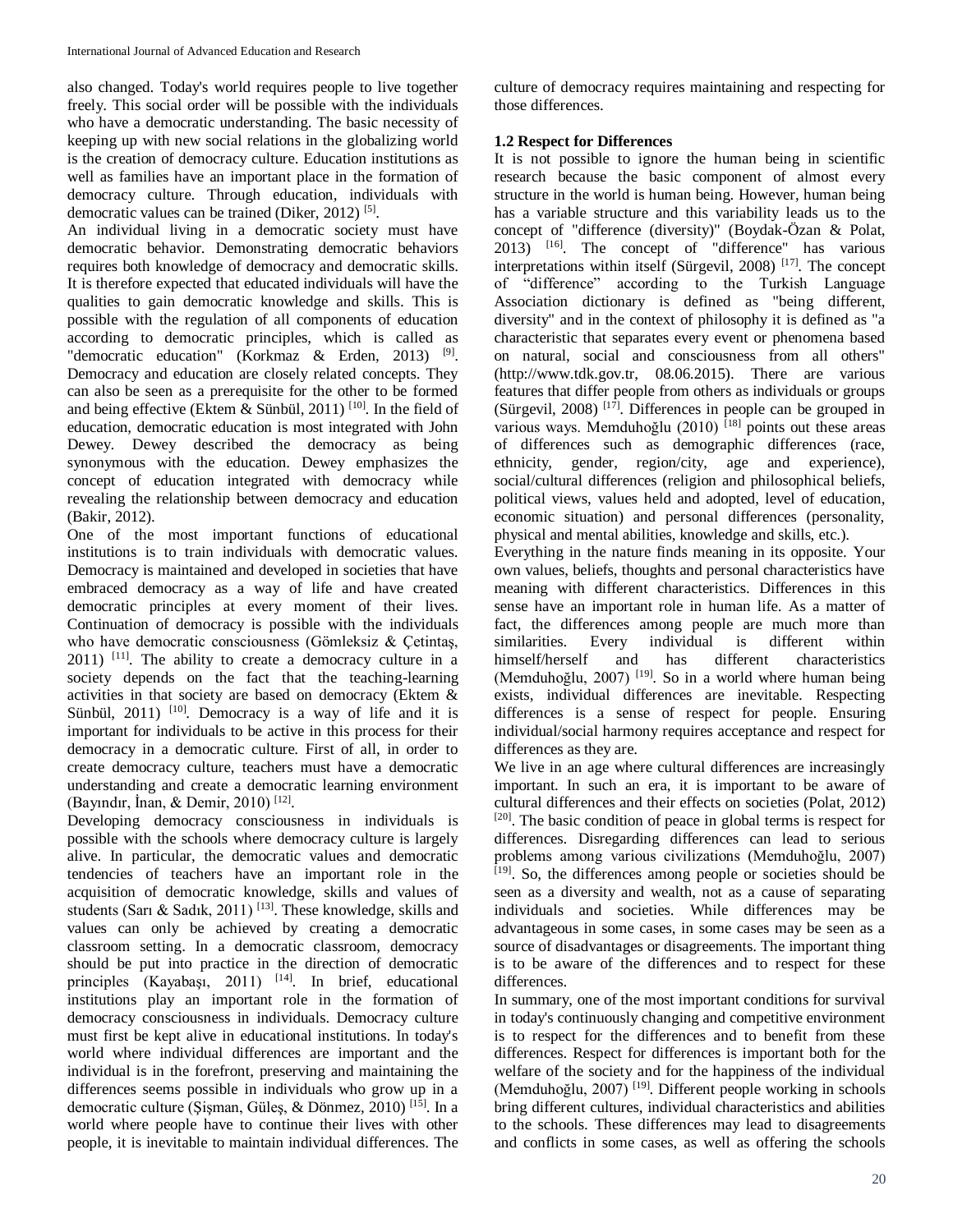some advantages (Memduhoğlu, 2011)<sup>[21]</sup>. In this respect, education programs have functions such as reducing conflicts in society, abolishing discrimination, respecting differences and creating consciousness of unity for national interests in an increasingly globalized world (Şişman, 2006). Therefore, teachers who will implement these education programs in classroom environment should respect for the differences and have to be models for the students in this respect.

Training prospective teachers effectively is possible with their being respectful for the others' differences such as social class, religion, ethnicity, gender, culture, etc. (Atasoy, 2012) [22] . This makes it important to determine prospective teachers' respect for differences levels.

# **1.3 The Aim and Importance of the Study**

The aim of this study is to determine prospective teachers' democratic tendencies and respect for differences levels; to examine the relationship between their democratic tendencies and respect for differences levels and to determine whether their democratic tendencies and respect for differences levels change according to gender, grade level and department. Accordingly, the following questions were addressed in this research:

- 1. What is the level of prospective teachers' democratic tendencies?
- 2. What is the level of prospective teachers' respect for differences?
- 3. Is there a significant relationship between prospective teachers' democratic tendencies and their respect for differences levels?
- 4. Do the prospective teachers' democratic tendencies differ significantly according to gender, grade level, and department?
- 5. Do the prospective teachers' respect for differences levels differ significantly according to gender, grade level, and department?

Developing democratic understanding in education and creating democratic learning environment depend on the teachers who are the most important actors of education. Teachers have important responsibilities in this context and first of all they should behave in a democratic attitude. The

"Democratic Tendency Scale" used in this study is based on criteria such as democratic perceptions, democratic educational environment and democratic teacher tendency in the class. Thus, the identification of the democratic tendencies of prospective teachers will shed light on the efforts to create a democratic understanding in education. It is also necessary for teachers to respect for differences and be model for students in this respect so that education can fulfill expected functions such as reducing conflicts in society, removing discrimination, respecting differences and creating consciousness of unity for national interests. Thus, determining prospective teachers' respect for differences levels is important for showing to what extent prospective teachers are respectful for individual differences.

### **2. Method**

### **2.1 Research Model**

This research is in correlational descriptive model. In correlational descriptive models, it is aimed to determine the existence and level of change between two or more variables (Karasar, 2013, p.81)<sup>[23]</sup>. Therefore, this model is considered to be proper for the purpose of this research.

# **2.2 Population and Sample**

The study population of this research consists of 1624 students who are studying in the 1st and 4th grade level at Yüzüncü Yıl University, Faculty of Education in 2014-2015 academic year. Since it is impossible to reach the whole of the population in terms of time and possibilities in the research, it was aimed to take a sample from the study population. Stratified sampling method was used in the study. In stratified sample method, the population is divided into layers, and it is important that the number of individuals to be selected from each layer is determined by the ratio of that layer to the whole population (Kaptan, 1998, p. 122)<sup>[24]</sup>. Thus, in this study, the study population was divided into layers according to departments, the number of students from each department was determined based on the ratio of each layer in the whole population and a total of 316 students were sampled. The distribution of prospective teachers in the sample according to demographic variables is presented in Table 1:

| Demographic variable | Category                                               | Number (N) | Percentage $(\% )$ |
|----------------------|--------------------------------------------------------|------------|--------------------|
|                      | Female                                                 | 160        | 50.6               |
| Gender               | Male                                                   | 156        | 49.4               |
| Grade level          | $1st$ grade                                            | 152        | 48.1               |
|                      | $4th$ grade                                            | 164        | 51.9               |
|                      | Primary education department                           | 90         | 28.5               |
|                      | Secondary education social studies department          | 36         | 11.4               |
|                      | Secondary education science and mathematics department | 39         | 12.3               |
| Department           | Fine arts department                                   | 53         | 16.8               |
|                      | CEIT department                                        | 32         | 10.1               |
|                      | Turkish education department                           | 33         | 10.4               |
|                      | Foreign languages department                           | 33         | 10.4               |

**Table 1:** The Distribution of Prospective Teachers According To Demographic Variables

According to data in Table 1; 160 participants (50.6%) are female, 156 of them (49.4%) are male. 152 participants (48.1%) are first grade, 164 of them (51.9%) are fourth grade students. 90 participants (28.5%) are studying at the department of primary education, 36 of them (11.4%) at the department of secondary education social studies, 39 of them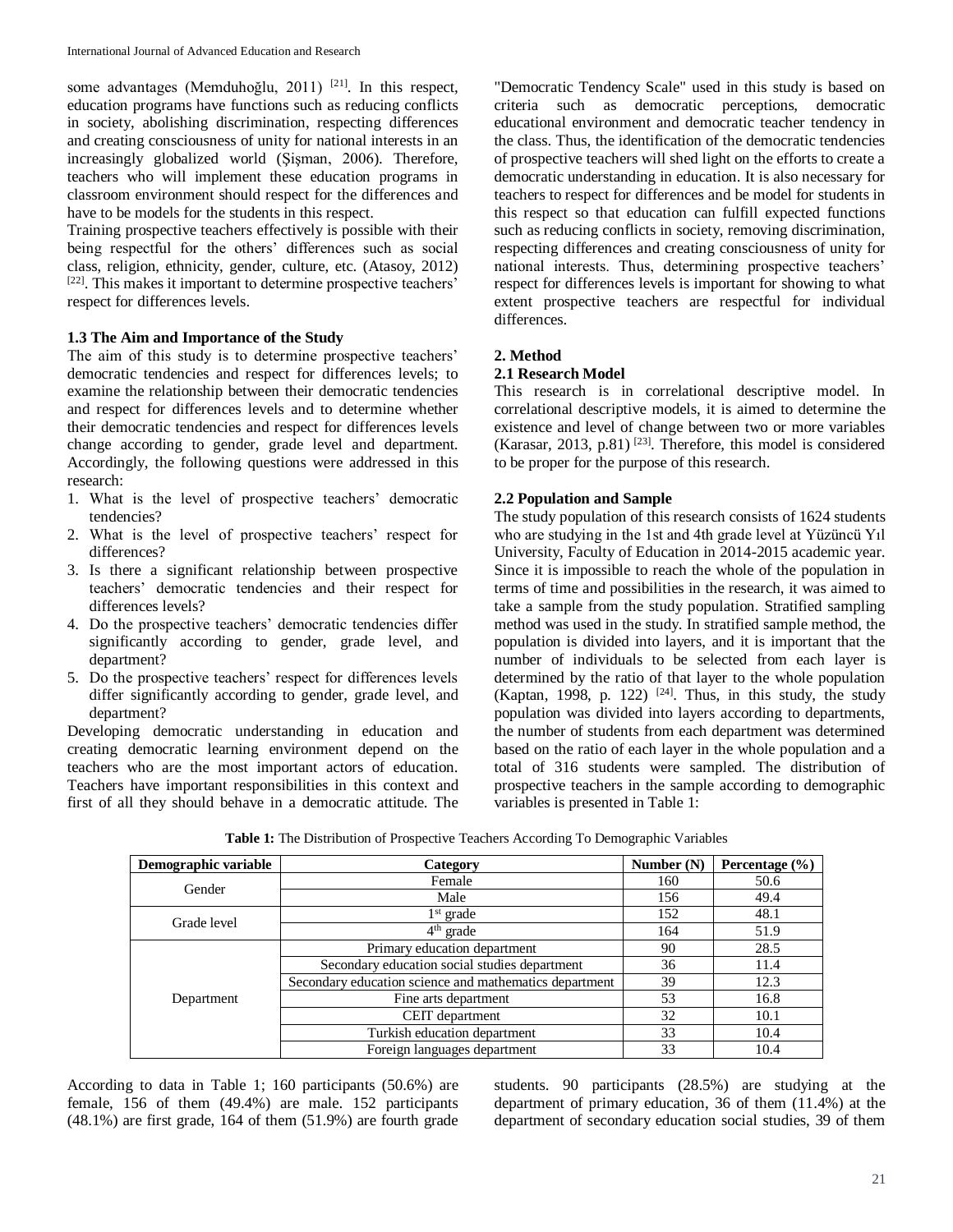(12.3%) at the department of secondary education science and mathematics, 53 of them (16.8%) are at the department of fine arts, 32 of them (10.1%) are at the department of CEIT, 33 of them (10.4%) are at the department of Turkish education, 33 of them (10.4%) are at the department of foreign languages.

#### **2.3 Data Collection Tools**

In this research, as data collection tools, two scales were used that are "Prospective Teachers' Democratic Tendencies Scale" and "Respect for Differences Scale".

*Prospective Teachers' Democratic Tendencies Scale:* In order to determine the democratic tendencies of prospective teachers, a five-point Likert-type "Prospective Teachers' Democratic Tendencies Scale" developed by Akbaşlı, Yanpar-Yelken and Sünbül  $(2010)$ <sup>[2]</sup> was used. The scale has a onedimensional but four-component structure (teacher democracy, student democracy, classroom management and freedom of expression). The Cronbach Alpha reliability coefficient of the total scale was found as 0.74; the reliability coefficients of the components were found as 0.83, 0.76, 0.61 and 0.62, respectively. In this study, Cronbach Alpha reliability coefficient of the total scale was calculated as 0.75. *Respect for Differences Scale:* In order to determine prospective teachers' respect for differences levels, a fivepoint Likert-type "Respect for Differences Scale" consisting of 30 items and developed by Öksüz and Güven (2012) [25] was used. The scale has a three-dimensional structure (knowledge-based differences, social category differences, value differences). The Cronbach's alpha reliability coefficient of the total scale was calculated as 0.94. The factor load values of the scale ranged from. 35 to. 90; the total variance explained was determined as 59.25%. In this study, Cronbach Alpha reliability coefficient of the total scale was calculated as 0.71.

# **2.4 Analysis of Data**

Research data collected in this study were analyzed by using SPSS 18.0 statistic program. Mean and standard deviation values were used in order to determine prospective teachers' democratic tendencies and respect for differences levels. These values were interpreted as "1-1.79" very low, "1.80- 2.59" low, "2.60-3.39" medium, "3.40-4.19" high, "4.20-5.00" very high. Pearson Product Moment Correlation Coefficient was used in order to determine the relationship between prospective teachers' democratic tendencies and respect for differences levels. The t-test was used in order to determine whether prospective teachers' democratic tendencies and respect for differences levels varied significantly according to gender and grade level, ANOVA was used to determine whether prospective teachers' democratic tendencies and respect for differences levels varied significantly according to department. If there was a significant difference in the ANOVA results, Bonferroni test as one of the post-hoc tests was used to determine from which groups this difference was originated. The level of significance in the analysis of the data was accepted as 0.05.

# **3. Results**

#### **3.1 Results Concerning First Sub-Problem**

The mean and standard deviation values calculated based on teachers' answers concerning first sub-problem that is "*What is the level of prospective teachers' democratic tendencies?*" are presented in Table 2:

| <b>Table 2:</b> Descriptive Statistics Concerning Prospective Teachers' |
|-------------------------------------------------------------------------|
| Democratic Tendencies                                                   |

| <b>Scale Dimensions</b>             |      | <b>Ss</b> |
|-------------------------------------|------|-----------|
| Democratic tendencies (total scale) | 4.18 | 0.51      |
| Teacher democracy                   | 4.01 | 0.52      |
| Student democracy                   | 4.34 | 0.88      |
| Classroom management                | 4.66 | 0.56      |
| Freedom of expression               | 3.81 | 0.90      |

According to data in Table 2, it is seen that the democratic tendencies of prospective teachers are at high level ( $\overline{X}$  =4.18). In the sub-dimensions, it was found that prospective teachers' tendencies concerning teacher democracy  $(\overline{X} = 4.01)$  and freedom of expression ( $\overline{X}$  =3.81) were found at high level; classroom management ( $\overline{X}$  =4.66), and student democracy  $(\overline{X}$  =4.34) were found at very high level.

#### **3.2 Results Concerning Second Sub-Problem**

The mean and standard deviation values based on teachers' answers concerning second sub-problem that is "*What is the level of prospective teachers' respect for differences levels?*" are presented in Table 3:

**Table 3:** Descriptive Statistics Concerning Prospective Teachers' Respect for Differences Levels

| <b>Scale Dimensions</b>               |      | Ss   |
|---------------------------------------|------|------|
| Respect for differences (total scale) | 3.98 | 0.47 |
| Knowledge-based differences           | 4.04 | 0.57 |
| Social category differences           | 4.07 | 0.62 |
| Value differences                     | 357  |      |

According to data in Table 3, it is seen that the prospective teachers' respect for differences are at high level in total scale  $(\overline{X} = 3.98)$  and in the sub-dimensions of knowledge-based differences ( $\overline{X}$  =4.04), social category differences ( $\overline{X}$  =4.07) and value differences ( $\overline{X}$  =3.57). It was found that prospective teachers respect social category differences at most while they respect value differences at least.

# **3.3 Results Concerning Third Sub-Problem**

Pearson Product Moment Correlation Coefficients obtained from the scores of "*Prospective Teachers' Democratic Tendencies Scale"* and "*Respect for Differences Scale*" concerning the third sub-problem that is "*Is there a significant relationship between prospective teachers' democratic tendencies and their respect for differences levels?"* are presented in Table 4.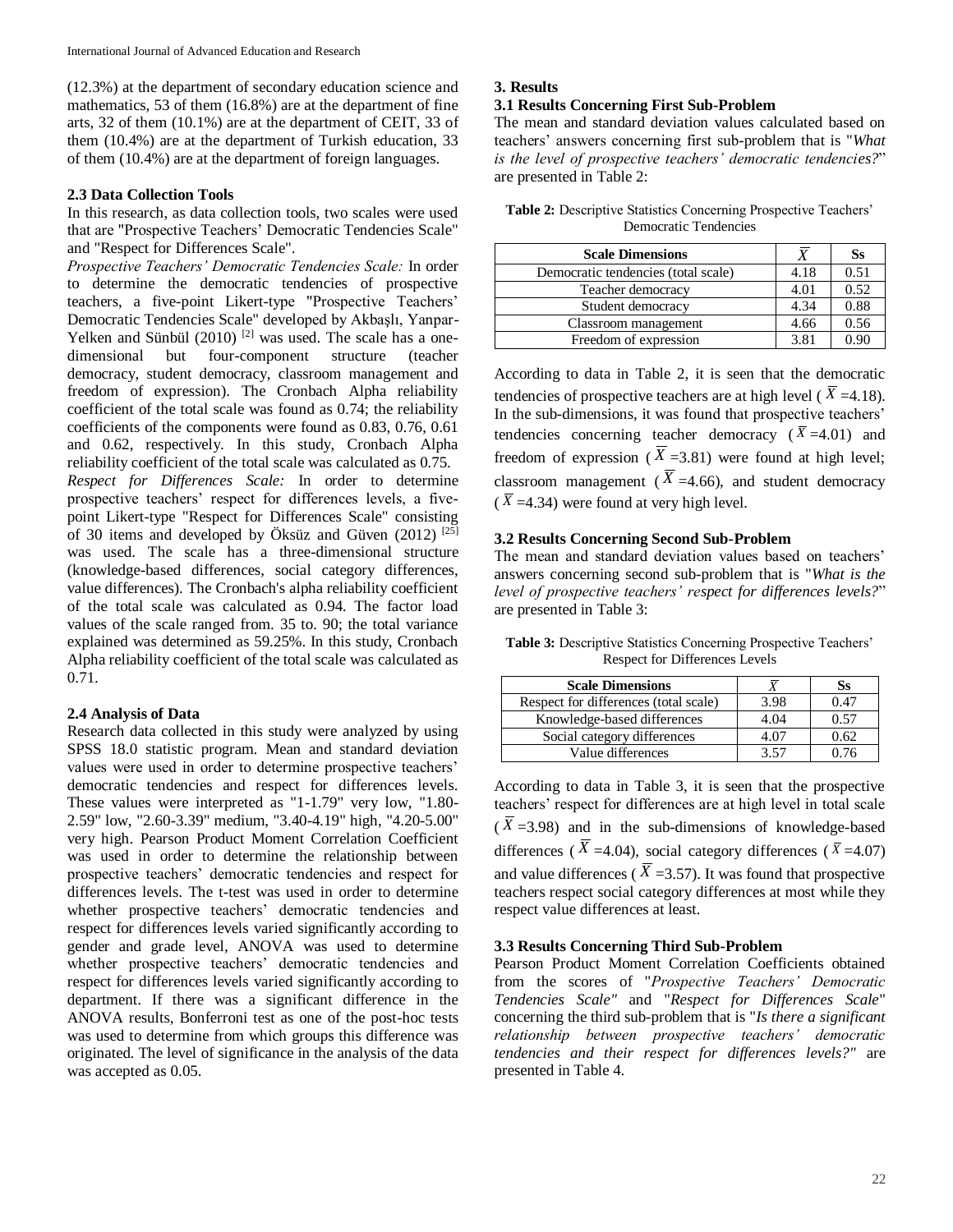| Table 4: Pearson Product Moment Correlation Coefficients Concerning Democratic Tendencies and Respect for Differences Scales |  |  |
|------------------------------------------------------------------------------------------------------------------------------|--|--|
|------------------------------------------------------------------------------------------------------------------------------|--|--|

| <b>Dimensions</b>                                                                                     | Respect for differences (total) Knowledge-based differences Social category differences Value differences |         |           |        |
|-------------------------------------------------------------------------------------------------------|-----------------------------------------------------------------------------------------------------------|---------|-----------|--------|
| Democratic tendencies (total)                                                                         | $.242**$                                                                                                  | $70^*$  | 255       | -.01   |
| Teacher democracy                                                                                     | $.195*$                                                                                                   |         | $.294*$   | $-.09$ |
| Student democracy                                                                                     | 135                                                                                                       | .06     | $.271***$ | -.00   |
| Classroom management                                                                                  | $344***$                                                                                                  | ∗ר ה^   | $.381***$ |        |
| Freedom of expression                                                                                 | 19                                                                                                        | $.129*$ |           | .08    |
| $\sim$ $\sqrt{2}$ $\approx$ $\sim$ $\sqrt{2}$ $\approx$ $\sim$ $\sqrt{2}$ $\approx$ $\sim$ $\sqrt{2}$ |                                                                                                           |         |           |        |

p<.05 \*, p<.01\*\*

As seen in Table 4, a positive, low level and significant relationship was found between prospective teachers' democratic tendencies in total scale and respect for differences in total scale  $(r=.242; p<.01)$ , and its sub-dimension of knowledge-based differences  $(r=.179; p<.01)$ , while a positive, moderate level and significant relationship was found between prospective teachers' democratic tendencies and social category differences  $(r=.355; p<.01)$ . Furthermore, a positive, low level and significant relationship was found between prospective teachers' respect for differences levels in total scale and democratic tendencies scale's sub-dimensions of teacher democracy  $(r=.195; p<.01)$ , student democracy  $(r=.135; p<.05)$  and freedom of expression  $(r=.119; p<.05)$ , while a positive, moderate level and significant relationship was found between prospective teachers' respect for differences levels in total scale and classroom management  $(r=.344; p<.01).$ 

### **3.4 Results Concerning Fourth Sub-Problem**

The fourth sub-problem of the study was determined as "*Do the prospective teachers' democratic tendencies differ significantly according to gender, grade level, and department?*". The t-test results concerning whether prospective teachers' democratic tendencies varied significantly according to gender and grade level were presented in Table 5:

| Dependent variables                 | <b>Independent variables</b> | $\boldsymbol{N}$ | X    | S   | sd  | $\boldsymbol{T}$ | $\boldsymbol{p}$ |
|-------------------------------------|------------------------------|------------------|------|-----|-----|------------------|------------------|
|                                     | Female                       | 160              | 4.16 | .55 | 314 | .65              | .52              |
| Democratic tendencies (total scale) | Male                         | 156              | 4.20 | .46 |     |                  |                  |
|                                     | $1st$ grade                  | 152              | 4.14 | .53 | 314 | 1.25             | .21              |
|                                     | $4th$ grade                  | 164              | 4.21 | .48 |     |                  |                  |
| Teacher democracy                   | Female                       | 160              | 3.99 | .54 | 314 | .65              | .51              |
|                                     | Male                         | 156              | 4.03 | .50 |     |                  |                  |
|                                     | $1st$ grade                  | 152              | 3.98 | .57 | 314 | 1.04             | .30              |
|                                     | $4th$ grade                  | 164              | 4.04 | .47 |     |                  |                  |
|                                     | Female                       | 160              | 4.41 | .99 | 314 | 1.47             | .14              |
| Student democracy                   | Male                         | 156              | 4.27 | .74 |     |                  |                  |
|                                     | $1st$ grade                  | 152              | 4.29 | .80 | 314 | 1.01             | .31              |
|                                     | $4th$ grade                  | 164              | 4.39 | .95 |     |                  |                  |
|                                     | Female                       | 160              | 4.67 | .58 | 314 | .40              | .69              |
| Classroom management                | Male                         | 156              | 4.65 | .54 |     |                  |                  |
|                                     | $1st$ grade                  | 152              | 4.63 | .65 | 314 | .88              | .38              |
|                                     | $4th$ grade                  | 164              | 4.69 | .46 |     |                  |                  |
| Freedom of expression               | Female                       | 160              | 3.61 | .93 | 314 | 4.02             | .00              |
|                                     | Male                         | 156              | 4.01 | .83 |     |                  |                  |
|                                     | $1st$ grade                  | 152              | 3.78 | .93 | 314 | .63              | .52              |
|                                     | 4 <sup>th</sup> grade        | 164              | 3.84 | .88 |     |                  |                  |

**Table 5:** The T-Test Results of Prospective Teachers' Democratic Tendencies According to Gender and Grade Level

p<. 05

As seen in Table 5, prospective teachers' democratic tendencies in total scale and its sub-dimensions of teacher democracy, student democracy and classroom management do not show a significant difference by gender, but there is a significant difference in favor of male students in freedom of expression (t  $\left(314\right) = 4.02$ , p <.05). This finding suggests that gender in general does not have a significant effect on the democratic tendencies of prospective teachers, but it has

turned out that male students have a more democratic tendency in terms of freedom of expression. In addition, the democratic tendencies of the prospective teachers do not show a significant difference (t  $(314) = 1.25$ , p>. 05) according to grade level in total scale and its all sub-dimensions. ANOVA results concerning whether prospective teachers' democratic tendencies varied significantly according to department were presented in Table 6: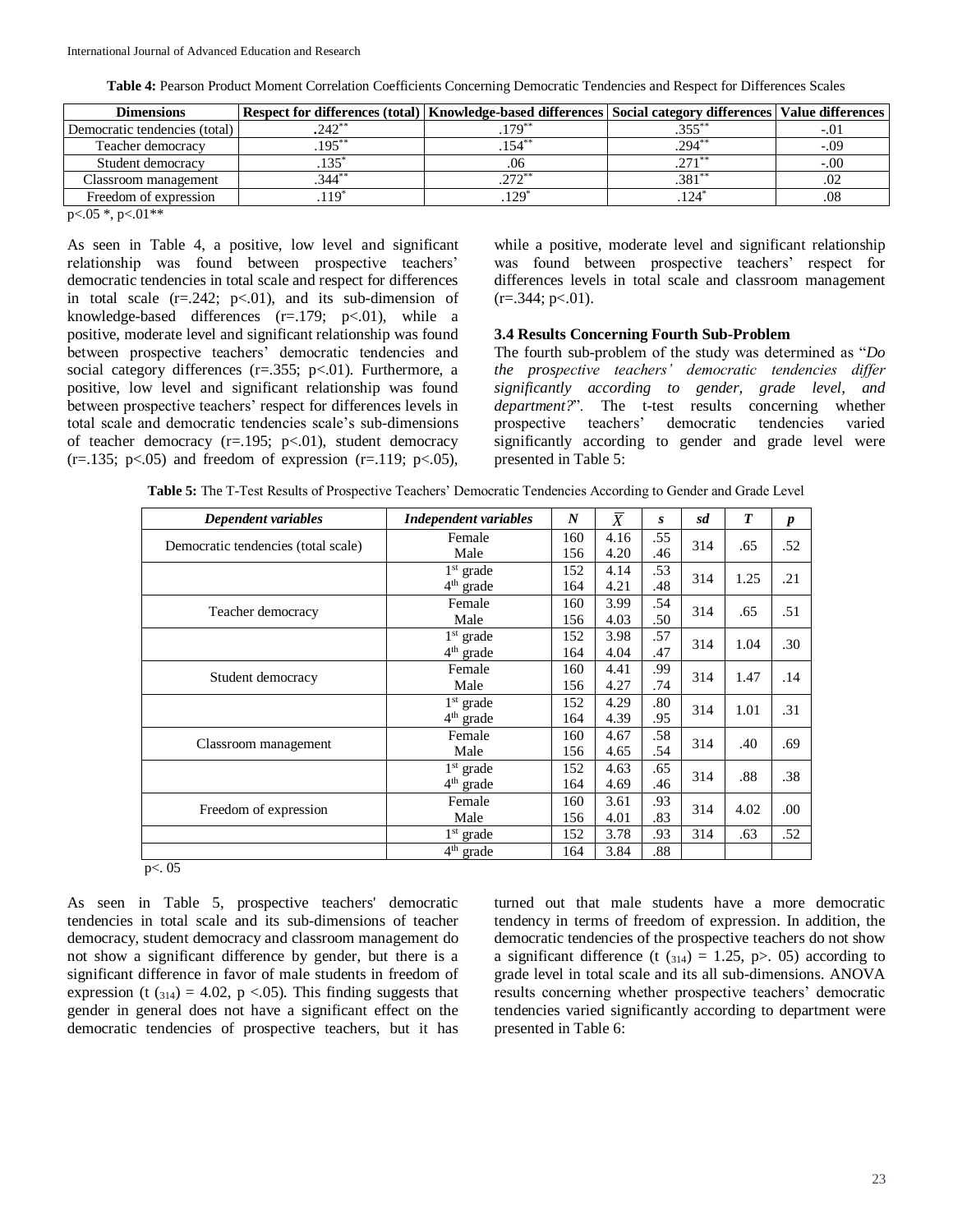| <b>Descriptive Statistics</b> |                     |           |                |           | <b>ANOVA Results</b> |         |     |        |             |      |                    |
|-------------------------------|---------------------|-----------|----------------|-----------|----------------------|---------|-----|--------|-------------|------|--------------------|
| <b>Dimensions</b>             |                     |           |                | <b>Ss</b> | Source of            | Sum of  | sd  | Mean   | $\mathbf F$ |      | <b>Significant</b> |
|                               | <b>Department</b>   | ${\bf N}$ | $\overline{X}$ |           | variation            | squares |     | square |             | p    | difference         |
|                               | Primary education   | 90        | 4.16           | .63       |                      |         |     |        |             |      |                    |
|                               | Sc. edu. social st. | 36        | 4.15           | .37       |                      |         |     |        |             |      |                    |
| Democratic                    | Sc. edu. sci & mth  | 39        | 4.04           | .50       | Between groups       | 2.684   | 6   | .447   |             |      |                    |
| tendencies                    | Fine arts           | 53        | 4.17           | .53       | Within groups        | 78.227  | 309 | .253   | 1.767       | .105 |                    |
| (total scale)                 | <b>CEIT</b>         | 32        | 4.22           | .49       | Total                | 80.911  | 315 |        |             |      |                    |
|                               | Turkish education   | 33        | 4.41           | .27       |                      |         |     |        |             |      |                    |
|                               | Foreign languages   | 33        | 4.14           | .37       |                      |         |     |        |             |      |                    |
|                               | Primary education   | 90        | 4.01           | .59       |                      |         |     |        |             |      |                    |
|                               | Sc. edu. social st. | 36        | 4.00           | .44       |                      |         |     |        |             |      |                    |
| Teacher                       | Sc. edu. sci & mth  | 39        | 3.83           | .45       | Between groups       | 2.090   | 6   | .348   |             |      |                    |
| democracy                     | Fine arts           | 53        | 4.02           | .63       | Within groups        | 83.424  | 309 | .270   | 1.290       | .261 |                    |
|                               | <b>CEIT</b>         | 32        | 4.05           | .51       | Total                | 85.514  | 315 |        |             |      |                    |
|                               | Turkish education   | 33        | 4.16           | .36       |                      |         |     |        |             |      |                    |
|                               | Foreign languages   | 33        | 4.04           | .38       |                      |         |     |        |             |      |                    |
|                               | Primary education   | 90        | 4.41           | 1.21      |                      |         |     |        |             |      |                    |
|                               | Sc. edu. social st. | 36        | 4.22           | .65       |                      |         |     |        |             |      |                    |
| Student                       | Sc. edu. sci & mth  | 39        | 4.14           | .81       | Between groups       | 6.879   | 6   | 1.147  |             |      |                    |
| democracy                     | Fine arts           | 53        | 4.28           | .82       | Within groups        | 238.769 | 309 | .773   | 1.484       | .183 |                    |
|                               | <b>CEIT</b>         | 32        | 4.39           | .58       | Total                | 245.649 | 315 |        |             |      |                    |
|                               | Turkish education   | 33        | 4.68           | .36       |                      |         |     |        |             |      |                    |
|                               | Foreign languages   | 33        | 4.23           | .67       |                      |         |     |        |             |      |                    |
|                               | Primary education   | 90        | 4.65           | .62       |                      |         |     |        |             |      |                    |
|                               | Sc. edu. social st. | 36        | 4.67           | .39       |                      |         |     |        |             |      |                    |
| Classroom                     | Sc. edu. sci & mth  | 39        | 4.60           | .57       | Between groups       | .977    | 6   | .163   |             |      |                    |
| mangement                     | Fine arts           | 53        | 4.60           | .69       | Within groups        | 97.232  | 309 | .315   | .518        | .795 |                    |
|                               | <b>CEIT</b>         | 32        | 4.65           | .58       | Total                | 98.210  | 315 |        |             |      |                    |
|                               | Turkish education   | 33        | 4.75           | .43       |                      |         |     |        |             |      |                    |
|                               | Foreign languages   | 33        | 4.76           | .56       |                      |         |     |        |             |      |                    |
|                               | Primary education   | 90        | 3.63           | .92       |                      |         |     |        |             |      |                    |
|                               | Sc. edu. social st. | 36        | 3.89           | .74       |                      |         |     |        |             |      |                    |
|                               | Sc. edu. sci & mth  | 39        | 3.79           | 1.02      | Between groups       | 10.469  | 6   | 1.745  |             |      |                    |
| Freedom of                    | Fine arts           | 53        | 3.90           | .88       | Within groups        | 247.502 | 309 | .801   | 2.178       | .045 | 6 > 1              |
| expression                    | <b>CEIT</b>         | 32        | 3.90           | .81       | Total                | 257.970 | 315 |        |             |      |                    |
|                               | Turkish education   | 33        | 4.21           | .86       |                      |         |     |        |             |      |                    |
|                               | Foreign languages   | 33        | 3.60           | .95       |                      |         |     |        |             |      |                    |

**Table 6:** ANOVA Results of Prospective Teachers' Democratic Tendencies According to Department

p<. 05, Note: 1-Primary education department, 6-Turkish education department

As seen in Table 6, the democratic tendencies of the prospective teachers do not show a significant difference according to department (F  $(6, 309) = 1.767$ , p>. 05). In other words, the democratic tendencies of prospective teachers do not change significantly according to department. Similarly, the scale's sub-dimensions of teacher democracy, student democracy and classroom management do not show a significant difference by department, but there is a significant difference in freedom of expression (F ( $_{6, 309}$  = 2.178, p < 05). As a result of the Bonferroni test to determine from which groups the significant difference originated, it was found that there is a significant difference between students of primary education department and students of Turkish education department in favor of the students in Turkish education department.

# **3.5 Results Concerning Fifth Sub-Problem**

The fifth sub-problem of the study was determined as "*Do the prospective teachers' respect for differences levels differ significantly according to gender, grade level, and department?*". The t-test results concerning whether prospective teachers' respect for differences levels varied significantly according to gender and grade level were presented in Table 7: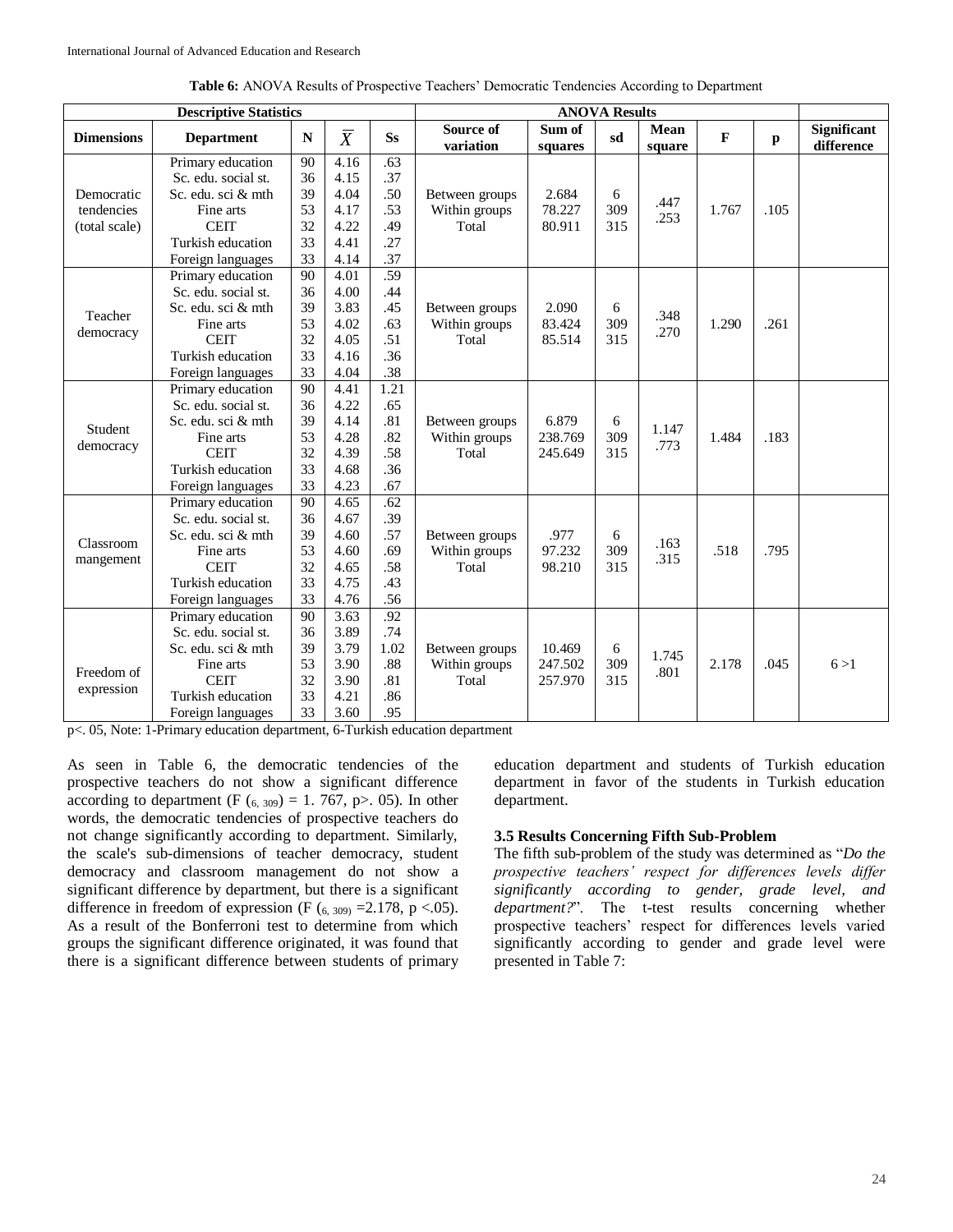| <b>Dependent variables</b>            | <b>Independent variables</b> | N                  | $\overline{\overline{X}}$ | s   | sd  | t.    | p    |
|---------------------------------------|------------------------------|--------------------|---------------------------|-----|-----|-------|------|
|                                       | Female                       | 160                | 4.04                      | .45 | 314 | 2.21  | .028 |
| Respect for differences (total scale) | Male                         | 156                | 3.92                      | .49 |     |       |      |
|                                       | $1st$ grade                  | 152                | 3.88                      | .48 | 314 | 3.50  | .001 |
|                                       | 4 <sup>th</sup> grade        | 164                | 4.07                      | .44 |     |       |      |
|                                       | Female                       | 160                | 4.05                      | .54 | 314 | .395  | .69  |
| Knowledge-based differences           | Male                         | 156                | 4.03                      | .60 |     |       |      |
|                                       | $1st$ grade                  | 152                | 3.91                      | .60 | 314 | 3.84  | .000 |
|                                       | $4th$ grade                  | 164                | 4.16                      | .52 |     |       |      |
|                                       | Female                       | 160                | 4.19                      | .59 | 314 | 3.470 | .000 |
|                                       | Male                         | 156                | 3.95                      | .64 |     |       |      |
| Social category differences           | $1st$ grade                  | 152                | 4.00                      | .65 | 314 |       | .088 |
|                                       | $4th$ grade                  | 164                | 4.13                      | .59 |     | 1.710 |      |
|                                       | Female                       | 160                | 3.60                      | .78 | 314 | .752  | .45  |
| Value differences                     | Male                         | 156                | 3.54                      | .74 |     |       |      |
|                                       | $1st$ grade                  | 152<br>3.44<br>.71 |                           |     | 314 | 2.824 | .005 |
|                                       | $4th$ grade                  | 164                | 3.68                      | .78 |     |       |      |

**Table 7:** The T-Test Results of Prospective Teachers' Respect for Differences According to Gender and Grade Level

 $p<sub>0</sub>05$ 

As seen in Table 7, prospective teachers' respect for differences levels in total scale (t  $_{(314)} = 2.21$ , p <.05) and its sub-dimension of social category differences (t  $_{(314)} = 3.470$ , p <.05) show a significant difference according to gender in favor of female students, but do not show a significant difference by gender in sub-dimensions of knowledge-based differences and value differences. In addition, prospective teachers' respect for differences levels show a significant difference in favor of the fourth grade students according to the grade level in all dimensions except for social category differences (t  $\left(314\right) = 3.50$ , p <.05). This finding suggests that the grade level is an effective variable on prospective teachers' respect for differences levels. ANOVA results concerning whether prospective teachers' respect for differences levels varied significantly according to department were presented in Table 8:

**Table 8:** ANOVA Results of Prospective Teachers' Respect for Differences Levels According to Department

| <b>Descriptive Statistics</b>      |                     |           |                |           | <b>ANOVA Results</b>    |                   |     |                |              |              |                                  |
|------------------------------------|---------------------|-----------|----------------|-----------|-------------------------|-------------------|-----|----------------|--------------|--------------|----------------------------------|
| <b>Dimensions</b>                  | <b>Department</b>   | ${\bf N}$ | $\overline{X}$ | <b>Ss</b> | Source of<br>variation  | Sum of<br>squares | sd  | Mean<br>square | $\mathbf{F}$ | $\mathbf{p}$ | <b>Significant</b><br>difference |
|                                    | Primary education   | 90        | 3.89           | .47       |                         |                   |     |                |              |              | 6 > 1                            |
| Respect for<br>differences         | Sc. edu. social st. | 36        | 4.08           | .50       | <b>Between</b>          |                   |     |                |              |              | 6 > 3                            |
|                                    | Sc. edu. sci & mth  | 39        | 3.89           | .53       |                         | 3.619             | 6   | .603           |              |              | 6 > 5                            |
|                                    | Fine arts           | 53        | 3.99           | .43       | groups<br>Within groups | 66.907            | 309 | .217           | 2.785        | .012         | 7 > 1                            |
| (total scale)                      | <b>CEIT</b>         | 32        | 3.86           | .45       | Total                   | 70.526            | 315 |                |              |              | 7 > 3                            |
|                                    | Turkish education   | 33        | 4.16           | .46       |                         |                   |     |                |              |              | 7 > 5                            |
|                                    | Foreign languages   | 33        | 4.13           | .40       |                         |                   |     |                |              |              |                                  |
|                                    | Primary education   | 90        | 3.92           | .56       |                         |                   |     |                |              |              | 6 > 1                            |
|                                    | Sc. edu. social st. | 36        | 4.18           | .59       | Between                 | 4.360             | 6   |                |              |              | 6 > 3                            |
| Knowledge-<br>based<br>differences | Sc. edu. sci & mth  | 39        | 3.93           | .66       | groups                  |                   |     | .727           |              |              | 6 > 5                            |
|                                    | Fine arts           | 53        | 4.08           | .51       | Within groups           | 98.853            | 309 | 2.272<br>.320  |              | .037         | 7 > 1                            |
|                                    | <b>CEIT</b>         | 32        | 3.96           | .68       | Total                   |                   | 315 |                |              | 7 > 3        |                                  |
|                                    | Turkish education   | 33        | 4.21           | .51       |                         | 103.214           |     |                |              |              | 7 > 5                            |
|                                    | Foreign languages   | 33        | 4.19           | .42       |                         |                   |     |                |              |              |                                  |
|                                    | Primary education   | 90        | 4.03           | .67       |                         |                   |     |                |              |              | 6 > 1                            |
|                                    | Sc. edu. social st. | 36        | 4.09           | .54       | Between                 | 5.933             |     | 6<br>.989      |              |              | 6 > 3                            |
|                                    | Sc. edu. sci & mth  | 39        | 3.89           | .62       | groups                  |                   |     |                | 2.601        | .018         | 6 > 5                            |
| Social category                    | Fine arts           | 53        | 4.10           | .67       | Within groups           | 117.480           | 309 |                |              |              | 7 > 1                            |
| differences                        | <b>CEIT</b>         | 32        | 3.87           | .50       | Total                   |                   | 315 | .380           |              |              | 7 > 3                            |
|                                    | Turkish education   | 33        | 4.25           | .54       |                         | 123.413           |     |                |              |              | 7 > 5                            |
|                                    | Foreign languages   | 33        | 4.32           | .58       |                         |                   |     |                |              |              |                                  |
|                                    | Primary education   | 90        | 3.37           | .85       |                         |                   |     |                |              |              |                                  |
|                                    | Sc. edu. social st. | 36        | 3.73           | .73       | <b>Between</b>          | 7.422             | 6   |                |              |              | 6>1                              |
| Value                              | Sc. edu. sci & mth  | 39        | 3.68           | .74       | groups                  |                   |     | 1.237          |              |              | 6 > 4                            |
| differences                        | Fine arts           | 53        | 3.52           | .66       | Within groups           | 173.436           | 309 | .561           | 2.204        | .043         | 6 > 5                            |
|                                    | <b>CEIT</b>         | 32        | 3.55           | .66       | Total                   |                   | 315 |                |              |              |                                  |
|                                    | Turkish education   | 33        | 3.84           | .78       |                         | 180.858           |     |                |              |              |                                  |
|                                    | Foreign languages   | 33        | 3.60           | .64       |                         |                   |     |                |              |              |                                  |

p<. 05, Note: 1-Primary education, 2-Secondary education social studies department 3-Secondary education science and mathematics department, 4-Fine arts department, 5-CEIT department, 6-Turkish education department, 7-Foreign languages department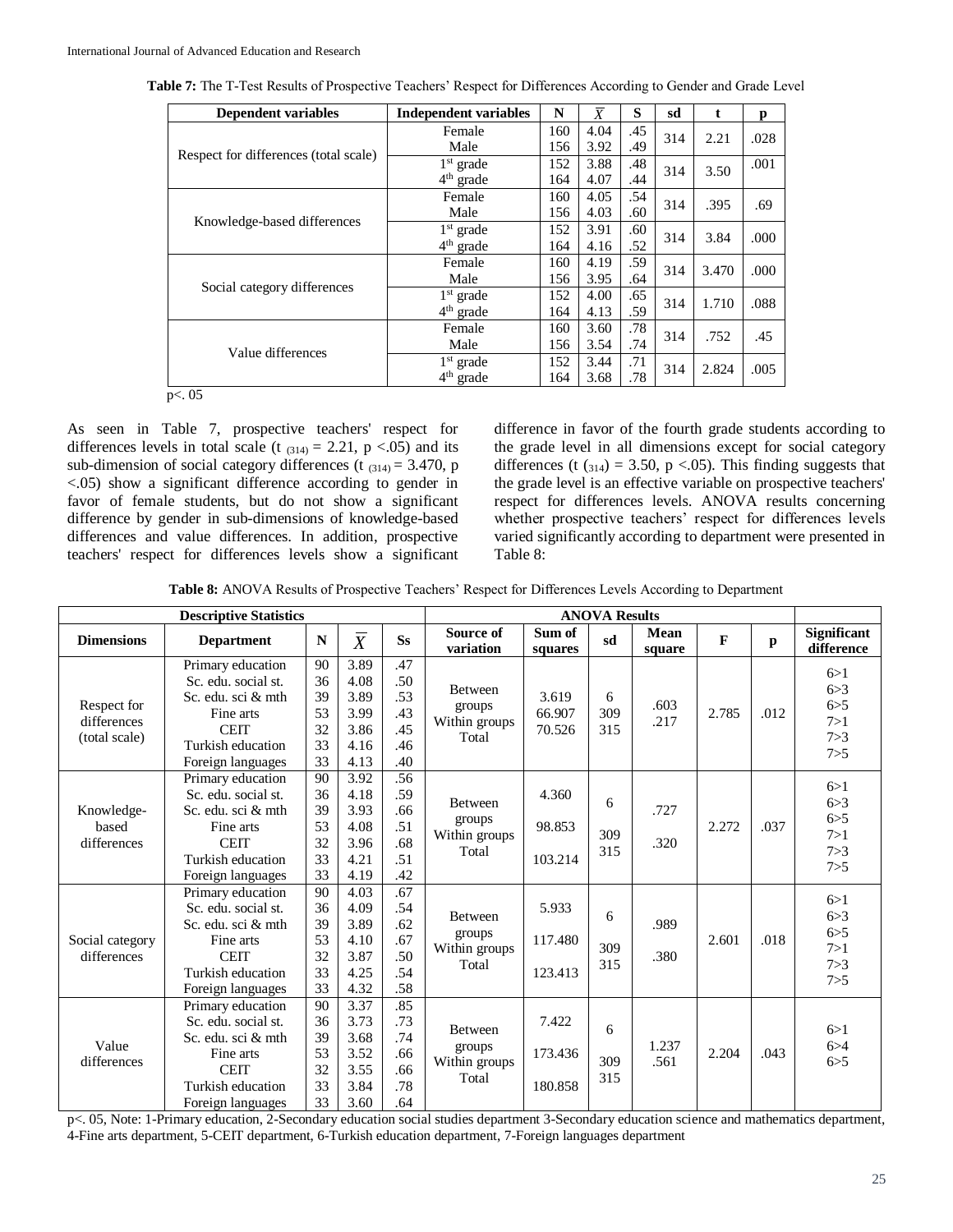As seen in Table 8, prospective teachers' respect for differences levels show a significant difference according to department (F  $(6, 309) = 2.785$ , p <.05). In other words, prospective teachers' respect for differences levels change significantly according to department. Similarly, the scale's sub-dimensions of knowledge-based differences, social category differences and value differences show a significant difference according to department. As a result of the Bonferroni test to determine from which groups the significant difference originated, it was found that there is a significant difference between students of Turkish education department and students of primary education department, secondary education science and mathematics department, CEIT department in favor of the students in Turkish education department; between students of foreign languages department and students of primary education, secondary education social studies, CEIT departments in favor of the students in foreign languages department.

### **4. Discussion, Conclusion and Suggestions**

As a result of the research, it was concluded that the democratic tendencies of prospective teachers are at a high level. As in the scale used in this study, democratic tendencies cover the sub-dimensions of teacher democracy, student democracy, classroom management and freedom of expression, it can be said that prospective teachers support democratic education and democratic learning environment. Similarly, in the study conducted by Bayındır, İnan and Demir  $(2010)$ <sup>[12]</sup> in which they aimed to determine prospective teachers' foresights concerning development of democracy in classrooms, it was found that prospective teachers have quite positive opinions for the establishment of democracy in their class in the future, they mostly emphasized the need for teachers to listen their students and let them express themselves freely. In the study conducted by Kayabaşı (2011) [14] that analyzed to what extent prospective teachers participate in democratic principles, it was found that prospective teachers participate in democratic principles at high rates. It is seen that prospective teachers' level democratic values and democratic attitudes are examined in the literature rather than their opinions towards democratic education and democratic tendencies. In many of these studies (Saracaloğlu, Evin, & Varol, 2004; Akın & Özdemir, 2009; Yazıcı, 2011; Yılmaz, 2011; Çermik, 2013)<sup>[26-30]</sup>, it was found that prospective teachers have democratic values at high levels or they have high level of democratic attitudes; on the other hand, in the study conducted by Karatekin, Merey and Kuş  $(2012)$  <sup>[31]</sup>, it was found that prospective teachers have moderate level of democratic attitudes. In this study, it can be said that prospective teachers' growth in the culture of democracy may be effective on their having high level of democratic tendencies. Moreover, this result is promising in terms of develoment of democratic consciousness in prospective teachers and the formation of a democratic society.

It was concluded that prospective teachers respect for differences at high level. Similarly, in the study conducted by Cavkaytar  $(2013)$  <sup>[32]</sup>, it was determined that prospective teachers mostly emphasized the importance of respecting the rights and freedoms of others, their thoughts among the basic

characteristics of democratic individuals. Thus, in this study, prospective teachers' having high levels of both respect for differences and democratic tendencies can be evaluated as a positive result in terms of their being democratic individuals. Memduhoğlu and Ayyürek (2014) <sup>[33]</sup> found that the differences in the kindergarten personnel were regarded as a wealth and the differences were respected in their study determining perceptions of school administrators and teachers towards the differences among the personnel in the kindergarten. Memduhoğlu  $(2011)^{[21]}$  determined that teachers had a positive attitude towards differences and respect for differences in his study conducted in high schools. In this study, prospective teachers' being respectful for differences can be regarded as an important and positive result in terms of contributing to the formation of a democratic society in which everybody can live comfortably with their differences, they can feel comfortable, there is respect for differences without prejudices. Furthermore, it was concluded that prospective teachers mostly respect for social category differences. It can be said that it may be because of the fact that the participants live in an environment with ethnic and socio-cultural diversity.

In this study, a positive, low level and significant relationship was found between democratic tendencies of prospective teachers and their respect for differences level. Unlike the results of this study, Öksüz and Güven  $(2012)$ <sup>[25]</sup> found that there was a positive, high level and significant relationship between democratic tendencies of prospective teachers and their respect for differences level. In this research, it is a striking result that although prospective teachers' democratic tendencies and respect for differences are at high level, the relationship between two is at low level. So, it can be said that there is a low and significant relationship between prospective teachers' democratic tendencies and respect for differences.

In this study, it was concluded that the prospective teachers' democratic tendencies do not change according to gender. In terms of gender, there are different research results in the literature. In many studies (Büyükkaragöz, 1995; Sağlam, 2000; Yanardağ, 2000; Demoulin & Kolstad, 2000; Aycan & Çalık, 2003; Saracaloğlu *et al*., 2004; Ulusoy, 2007; Genç & Kalafat, 2008; Gömleksiz & Kan, 2008; Tekin *et al*., 2009; Bayındır, İnan, & Demir, 2010; Gömleksiz & Çetintaş, 2011)  $[34-38, 26, 39, 40, 41, 42, 11, 12]$ , it was found that the democratic attitudes of female students were higher than male students. In one study (Çermik, 2013)<sup>[30]</sup>, the democratic values of male prospective teachers were found to be higher than female ones. In parallel with the results of this research, in many researches (Dilekmen, 2000; Ada *et al*., 2000; Karahan *et al*., 2004; Kılıç, Erçoşkun, & Nalçacı, 2004; Genç, 2006; Ercoşkun & Nalçacı, 2008; Ektem & Sünbül, 2011; Yazıcı, 2011; Karatekin *et al*., 2012; Güven, Kaya, & Aslan, 2014) [43-  $48, 28, 10, 31$ , it was determined that the democratic attitudes/values of the students do not differ according to gender. Therefore, it can be said that democratic attitudes, values and tendencies of male and female prospective teachers vary in different research results. However, in this study, it was concluded that male students showed more democratic tendency than female students in terms of freedom of expression. This can be resulted from patriarchal social order and thus inequality caused by gender mainstreaming in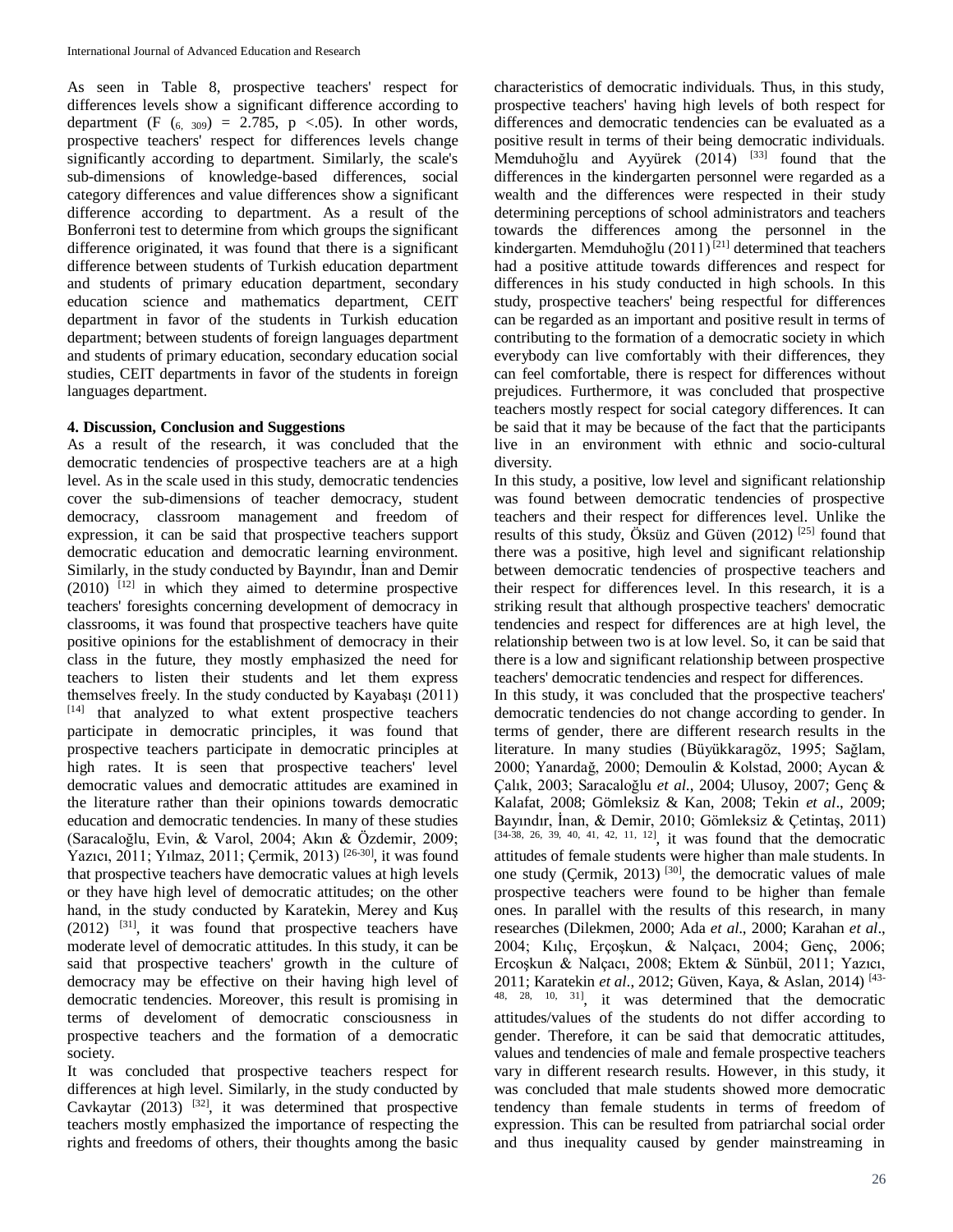Turkey. This situation can be interpreted as the fact that male prospective teachers are more free at the point of expressing themselves and women are more conservative.

In this research, it was concluded that prospective teachers' democratic tendencies do no change significantly according to grade level. Some research results (Tekin *et al*., 2009; Kılıç, 2010; Yazıcı, 2011)<sup>[45, 49, 28]</sup> correspond to the results of this study. Unlike the results of this study, Demoulin & Kolstad  $(2000)$ <sup>[37]</sup> found that the higher the class level, the higher the democratic attitude scores of prospective teachers; Karahan *et al*. (2004) found that fourth grade students had higher democratic attitudes than 1st grade students; Güven, Kaya and Aslan (2014) found that the students in the fifth grade had higher democratic attitudes than the students in the first, second and fourth grades. In this research, it is seen that the university education does not have a meaningful effect on the democratic tendencies of prospective teachers. It is worrisome that university education does not have a meaningful effect, especially when it is thought about the role that education should play in shaping democratic consciousness in students, and in general, the role of democracy in society. Thus, it can be said that education in higher education should be made in accordance with the understanding of democratic education.

In this research, it turned out that the democratic tendencies of prospective teachers do not differ according to department. Some research results (Saracaloglu *et al*., 2004; Ektem & Sünbül, 2011; İnan & Dervent, 2013)<sup>[10, 50]</sup> support the results of this study. However, it was concluded that democratic tendencies of Turkish education department students are higher than those of primary education department in terms of freedom of expression. In parallel with the results of this research, Gömleksiz and Çetintaş  $(2011)$ <sup>[11]</sup> found that prospective teachers in Turkish education department have the highest democratic attitude scores; Çermik (2013) [30] concluded that the democratic values of prospective teachers in music and Turkish education department are the highest, respectively. Turkish education department students' showing more democratic tendencies in terms of freedom of expression can be resulted from the fact that the students of this department can be more competent in expressing themselves when their verbal skills are considered.

In this study, it was determined that female prospective teachers are more respectful to differences than males. Unlike the results of this study, Memduhoğlu and Ayyürek (2014) [33] found that males reported a more positive view of differences than females; on the other hand, Çermik  $(2013)$  [30] investigated the democratic values of prospective teachers and found that they had similar democratic values about respect for differences and justice. In this study, it can be said that the social structure in Turkey is influential on the fact that females are more respectful for differences than males. It is seen that women are unequally alienated because of the inequality created by gender mainstreaming in patriarchal societies like Turkish society. Therefore, it can be interpreted that women do not see the respect they expect and so they are more respectful to the differences of others because of their sensitivity. This shows that females are more sensitive to differences than males. In addition, it was concluded that fourth grade prospective teachers are more respectful for differences than first grade students. In higher education,

students share the same environment with the individuals from different religious, gender, culture, ethnicity, etc. and they see different perspectives. It can be said that this is influential on prospective teachers' accepting and respecting differences over time. It is hopeful that higher education has a positive impact on students' respect for differences.

As a result of the research, it was concluded that the students of Turkish and foreign language departments are more respectful to the differences than the students of primary education, secondary education science and mathematics students and the students of CEIT department. Therefore, it can be said that language students show more respect for differences than the students of the numerically weighted departments. It is known that language departments have more social courses in their curricula and in these courses the students are able to reflect different views through the discussion environments. This can be influential on the fact that language students are more sensitive to differences.

Based on the results of the research, it may be suggested to add courses such as democracy education and democratic education to teacher education programs in higher education. It is also advisable for the teachers/instructors to behave democratically and establish democratic learning environments in order to give the students opportunity for the formation of democracy consciousness. Teachers/instructors need to be model for the learners by being more sensitive to differences and respecting different ideas in the classroom environment. Teaching-learning environments in which students can express their opinions freely should be prepared by creating discussion environments. Only quantitative data tools were used in this research, and in further studies interviews may be conducted with prospective teachers to gather more in-depth data, so that they can express their opinions about democratic education and respecting for differences.

#### **5. References**

- 1. Ertürk S. Eğitimde program geliştirme 6.baskı. Ankara: Edge Akademi Yayınları, 2013.
- 2. Akbaşlı S, Yanpar-Yelken T, Sünbül Ö. Öğretmen adayı demokratik eğilim ölçeği geliştirme çalışması. Uluslararası Avrasya Sosyal Bilimler Dergisi. 2010; 1(1):94-108.
- 3. Dewey J. Experience and education. U.S.A: Touchstone Simon & Schuster, 1997.
- 4. Şişman M. Eğitim bilimine giriş. Ankara: Pegem Yayıncılık, 2006.
- 5. Diker Z. Demokrasi eğitimi ve lise öğrencilerinin demokratik davranışları üzerine bir araştırma. Eğitim ve Öğretim Araştırmaları Dergisi, 2012, 1(3).
- 6. Karahan TF, Sardoğan ME, Özkamalı E, Dicle AN. Öğretmen adaylarında demokratik tutum, nevrotik eğilimler ve kendini gerçekleştirme. Hacettepe Üniversitesi Eğitim Fakültesi Dergisi. 2006; (30):149- 158.
- 7. Hotaman D. Demokratik eğitim: demokratik bir eğitim programı. Kuramsal Eğitimbilim. 2010; 3(1):29-42.
- 8. Dewey J. Demokrasi ve eğitim, Çev. T. Yılmaz. İzmir: Ege Üniversitesi Basımevi, 1996.
- 9. Korkmaz HE, Erden M. Demokratik bir eğitim ortamında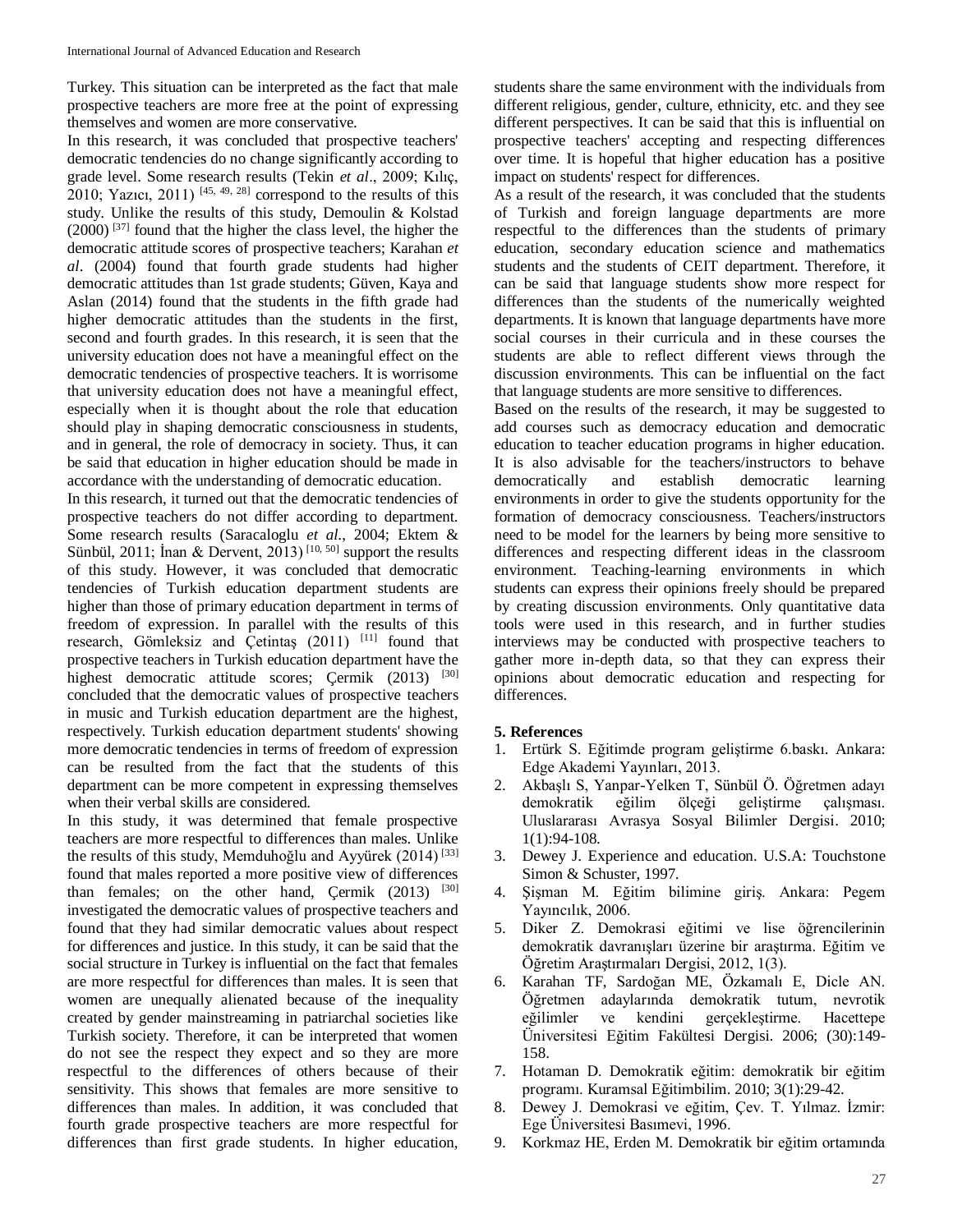eğitim programının özellikleri. E-Journal of New World Sciences Academy, 2013.

- 10. Ektem IS, Sünbül AM. Öğretmen adaylarının demokratik tutumları üzerine bir araştırma. Selçuk Üniversitesi Ahmet Keleşoğlu Eğitim Fakültesi Dergisi. 2011; 31:59- 168.
- 11. Gömleksiz MN, Çetintaş S. Öğretmen adaylarının demokratik tutumları. Dicle Üniversitesi Ziya Gökalp Eğitim Fakültesi Dergisi. 2011; 17:1-14.
- 12. Bayındır N, İnan HZ, Demir S. Öğretmen adaylarının sınıfta demokratik ortamı geliştirmeye ilişkin öngörüleri. Pamukkale Üniversitesi Sosyal Bilimler Enstitüsü Dergisi. 2010; 5:89-95.
- 13. Sarı M, Sadık F. Öğretmen adaylarının demokrasi algıları Çukurova Üniversitesi örneği Uluslararası Eğitim Programları ve Öğretim Çalışmaları Dergisi. 2011; 1(2):67-82.
- 14. Kayabaşı Y. Öğretmen adaylarının davranışlarının demokratik sınıf ortamı açısından değerlendirilmesi. Gazi Üniversitesi Gazi Eğitim Fakültesi Dergisi. 2011; 31(2):525-549.
- 15. Şişman M, Güleş H, Dönmez A. Demokratik bir okul kültürü için yeterlilikler çerçevesi. Uşak Üniversitesi Sosyal Bilimler Dergisi. 2010; 3(1):167-182.
- 16. Boydak-Özan M, Polat M. İlköğretim öğretmenlerinin farklılıkların yönetimine yönelik algıları Muş ili örneği. E-international Jourmal of Educational Research. 2013; 4(4):55-77.
- 17. Sürgevil O. Farklılık kavramına ve farklılıkların yönetimine temel oluşturan sosyo-psikolojik kuramlar ve yaklaşımlar. Balıkesir Üniversitesi Sosyal Bilimler Enstitüsü Dergisi. 2008; 11(20):111-124.
- 18. Memduhoğlu HB. Farklılıkların yönetimi. Yönetimde yeni yaklaşımlar Edt: H.B. Memduhoğlu & K. Yılmaz. Ankara: Pegem Akademi Yayınları, 2010, 199-228.
- 19. Memduhoğlu HB, Yönetici VI. Öğretmen görüşlerine göre Türkiye'de kamu liselerinde farklılıkların yönetimi Doktora tezi. Ankara: Ankara Üniversitesi, Eğitim Bilimleri Enstitüsü, 2007.
- 20. Polat S. Farklılıklar yönetimi için gerekli örgütsel değerler. Kuram ve Uygulamada Eğitim Bilimleri. 2012; 12:1397-1418.
- 21. Memduhoğlu HB. Liselerde farklılıkların yönetimi: Bireysel tutumlar, örgütsel değerler ve yönetsel politikalar. Mersin Üniversitesi Eğitim Fakültesi Dergisi, 2011, 7 (2):37-53.
- 22. Atasoy Z. Farklılıkların yönetimi: üniversite öğrencilerinin ayrımcılık algısının öğrenci başarı düzeyine etkisi üzerine bir araştırma Yüksek lisans tezi. Karaman: Karamanoğlu Mehmetbey Üniversitesi, Sosyal Bilimler Enstitüsü, 2012.
- 23. Karasar N. Bilimsel araştırma yöntemi (25. Baskı). Ankara: Nobel Yayıncılık, 2013.
- 24. Kaptan S. Bilimsel Araştırma ve İstatistik Teknikleri 11.baskı. Ankara: Tekışık Web Ofset Tesisleri, 1998.
- 25. Öksüz Y, Güven E. Farklılıklara saygı ölçeği (FSÖ): Geçerlik ve güvenirlik çalışması. Journal of Academic Social Science Studies. 2012; 5(5):457-473.
- 26. Saracaloğlu AS, Evin İ, Varol SR. İzmir ilinde çeşitli kurumlarda görev yapan öğretmenler ile öğretmen

adaylarının demokratik tutumları üzerine karşılaştırmalı bir araştırma. Kuram ve Uygulamada Eğitim Bilimleri Dergisi. 2004; 4(2):356-364.

- 27. Akın U, Özdemir M. Öğretmen adaylarının demokratik değerlerinin çeşitli değişkenler açısından incelenmesi: Eğitim Bilimleri Fakültesi örneği. Ankara Üniversitesi Eğitim Bilimleri Fakültesi Dergisi. 2009; 42(2):183-198.
- 28. Yazıcı K. Sosyal bilgiler öğretmen adaylarının demokratik değerlerinin çeşitli değişkenler açısından incelenmesi. Eğitim ve Bilim. 2011; 36(159):165-178.
- 29. Yılmaz K. Öğretmen adaylarının demokratik değerler ile öğrenci kontrol ideolojilerine ilişkin görüşleri arasındaki ilişki. Uludağ Üniversitesi Eğitim Fakültesi Dergisi. 2011; 24(2):297-315.
- 30. Çermik H. Öğretmen adaylarının demokratik değerleri ve bu değerlerin bazı değişkenler açısından incelenmesi. Ejournal of New World Sciences Academy, 2013.
- 31. Karatekin K, Merey Z, Kuş, Z. Öğretmen adayları ve öğretmenlerin demokratik tutumlarının çeşitli değişkenler açısından incelenmesi. Kastamonu Eğitim Dergisi, 2013, 21(2).
- 32. Cavkaytar S. Sınıf öğretmeni adaylarının Türkçe dersinde demokratik kültür bilincini geliştirmeye ilişkin görüşleri. International Periodical For The Languages, Literature and History of Turkish or Turkic. 2013; 8(13):607-631.
- 33. Memduhoğlu HB, Ayyürek O. Öğretmenlerin ve okul yöneticilerinin görüşlerine göre anaokullarında farklılıkların yönetimi. Eğitim Bilimleri Araştırmaları Dergisi, 2014, 4(1).
- 34. Büyükkaragöz S. Yüksek öğretim programları ve demokratik tutumlar. Ankara: Türk Demokrasi Vakfı Yayınları, 1995.
- 35. Sağlam Hİ. Sosyal bilgiler dersinin demokratik tutum geliştirmedeki rolü. Milli Eğitim. 2000; 146:67-71.
- 36. Yanardağ A. Üniversite Gençliğinin Demokratik Tutum ve Davranışları Üzerine Bir Araştırma: Selçuk Üniversitesi Örneği Yayımlanmamış Yüksek Lisans Tezi. Sakarya: Sakarya Üniversitesi Sosyal Bilimler Enstitüsü, 2000.
- 37. Demoulin DF, Kolstad R. Assessing the gains of behavioral dynamics essential for success in democracy for teacher education students. College Student Journal. 2000; 34(3):417-424.
- 38. Aycan N, Çalık D. İlköğretim okullarında demokrasi eğitimi: Manisa ili örneği. Celal Bayar Üniversitesi Sosyal Bilimler Enstitüsü Dergisi. 2003; 1(2):19-29.
- 39. Ulusoy K. Lise Tarih Programımda Yer Alan Geleneksel ve Demokratik Değerlere Yönelik Öğrenci Tutumlarının ve Görüşlerinin Çeşitli Değişkenler Açısından Değerlendirilmesi Yayımlanmamış Doktora Tezi. Ankara: Gazi Üniversitesi Eğitim Bilimleri Enstitüsü, 2007.
- 40. Genç SZ, Kalafat T. Öğretmen adaylarının demokratik tutumları ile empatik becerilerinin değerlendirilmesi üzerine bir araştırma. Manas Üniversitesi Sosyal Bilimleri Dergisi. 2008; 19:211-222.
- 41. Gömleksiz MN, Kan AÜ. Eğitim fakültesi ve tezsiz yüksek lisans programlarına kayıtlı öğretmen adaylarının demokratik tutumlarının değerlendirilmesi: Fırat üniversitesi örneği. Milli Eğitim. 2008; 178:44-63.